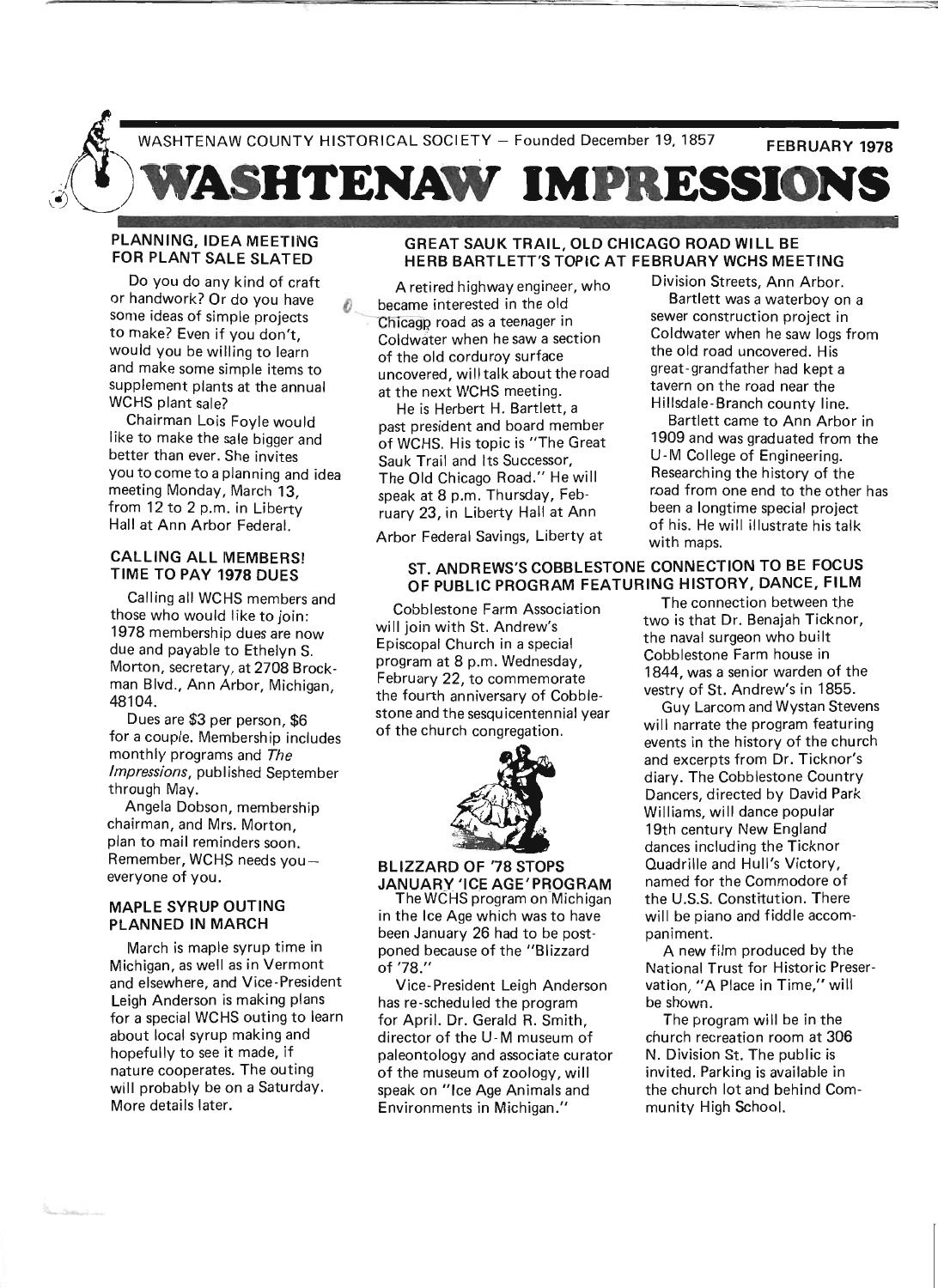# **GREAT BLIZZARD OF '88** RECALLED

The recent "Blizzard of '78." January 26-28, which forced' cancellation of the WCHS meeting and almost everything else in several states invites comparison with the legendary "Great Blizzard of '88."

The 1888 storm crippled New York City and much of the northeastern United States March 11 -14 that year, but extended west no farther than Buffalo according to Author Hal Butier in Nature at War.

Ann Arbor newspapers of March 1888 report on "The Horrors of the Storm" in the east but suggest only that spring was a little late in Ann Arbor although there were severe storms to the north and west during that month.

The Ann Arbor Courier of March 21 reported that "Ice yachting is the pleasure of North Lakers just now" while the March 16 Ann Arbor Argus said "An ice boat on Silver Lake, belonging to James Watts, makes a mile in a minute and a half."

The March 14 Courier said "John Doch of Manchester has harvested 800 tons of ice this winter." Both papers carried advertisements of a downtown merchant's sale of damaged merchandise because a water pipe had burst. Presumably it froze.

Butler says 400 people died in the 1888 storm, 200 in New York City alone. A Long Island farmer became lost going from barn to house, stumbled exhausted into a snowdrift and froze to death.

Two hundred boats were sunk or grounded from Chesapeake Bay north, according to Butler, and hundreds of horses and cattle froze. Boston was "snowed in" and Philadelphia "buried," he says, but its effect on New york City is best known.

The big storm was a surprise to everyone including the Weather Bureau, he said. The forecast was "cooler, light snow." But similar to the recent blizzard here, a cold front with gale winds and snow

collided with a warm tront.

The 1888 snowfall was 20.9 inches and drifted as high as 18 feet, Butler says. Remnants of some drifts did not completely melt until June or July it was reported.

A December 26,1947, snowfall of 25.8 inches in New York City finally exceeded the snowfall of the 1888 storm and was the deepest on record but did not qualify as a blizzard because there were no accompanying winds.

The U.S. Weather Bureau defines a blizzard as a severe winter snowstorm accompanied by low temperatures and winds of at least 32 miles an hour, Butler notes.

The word "blizzard" is derived from blast and bluster and came into general use in North America during the particularly frigid winter of 1880-81, he says.



The Argus story, dated New York, March 13, says, "The hardest snowstorm of the year by far raged in New York City Monday.... Traffic was almost suspended ... Thousands of persons were blockaded on elevated railroads ... Horse cars were entirely unable to move. People in suburban towns found it almost impossible to reach the city.

"In hundreds of streets loaded wagons have been abandoned and horses taken to the nearest stables .... The oldest person never saw its equal."

A Philadelphia dispatch says, "In this city the storm was the worst ever known, traffic being almost entirely suspended. Houses were unroofed and trees uprooted. The Pennsylvania Railroad was brought to a standstill. No trains were sent out Tuesday."

Train No.6 with about 50 New York legislators on board left Rochester at 10:30 a.m. Monday,

March 12, 1888, and became stalled in snow five miles east of Schenectady at 5 p.m. that day. the Argus says.

Food on the train was gone and ham and potatoes were obtained from the nearest house, 40 rods away. A Rochester millionaire and a Buffalo statesman cooked for hungry passengers. Next morning a relief train took them to Schenectady, where five trains were stalled with no prospect of getting out today (March 13), the Argus says. A stock train was snowed in ahead of No.6. "The stock all froze to death last night," the dispatch said.

The Courier reported "A terrific snow and windstorm prevailed on the 8th throughout Minnesota and Dakota" and that "All railways in Northern Michigan were blocked by snow on the 22nd and in some towns the thermometer registered 25 degrees below zero."

The Courier continued, "Storm, ice, and high water damage are reported from various points in the west on the 20th. In portions of Dakota and Minnesota the heaviest snowfall of the winter prevailed and in Western Kansas and Nebraska heavy storms of sleet and snow damaged fruit and livestock."

Darkest Hours by J. Robert Nash, listing various disasters throughout history, notes that a five-state blizzard in 1886 killed 80 percent of the cattle in Kansas and that a February 8,1891, blizzard in the mid and northwest United States has been called the worst ever known. Frozen winds of 30 to 80 miles per hour struck Iowa, Nebraska, and South Dakota, and 23 died.

While some residents of Montana and the Dakotas have questioned that the New York "Blizzard of '88" was the worst winter storm ever to hit the United States Butler says it has become a part of American folklore, helped by a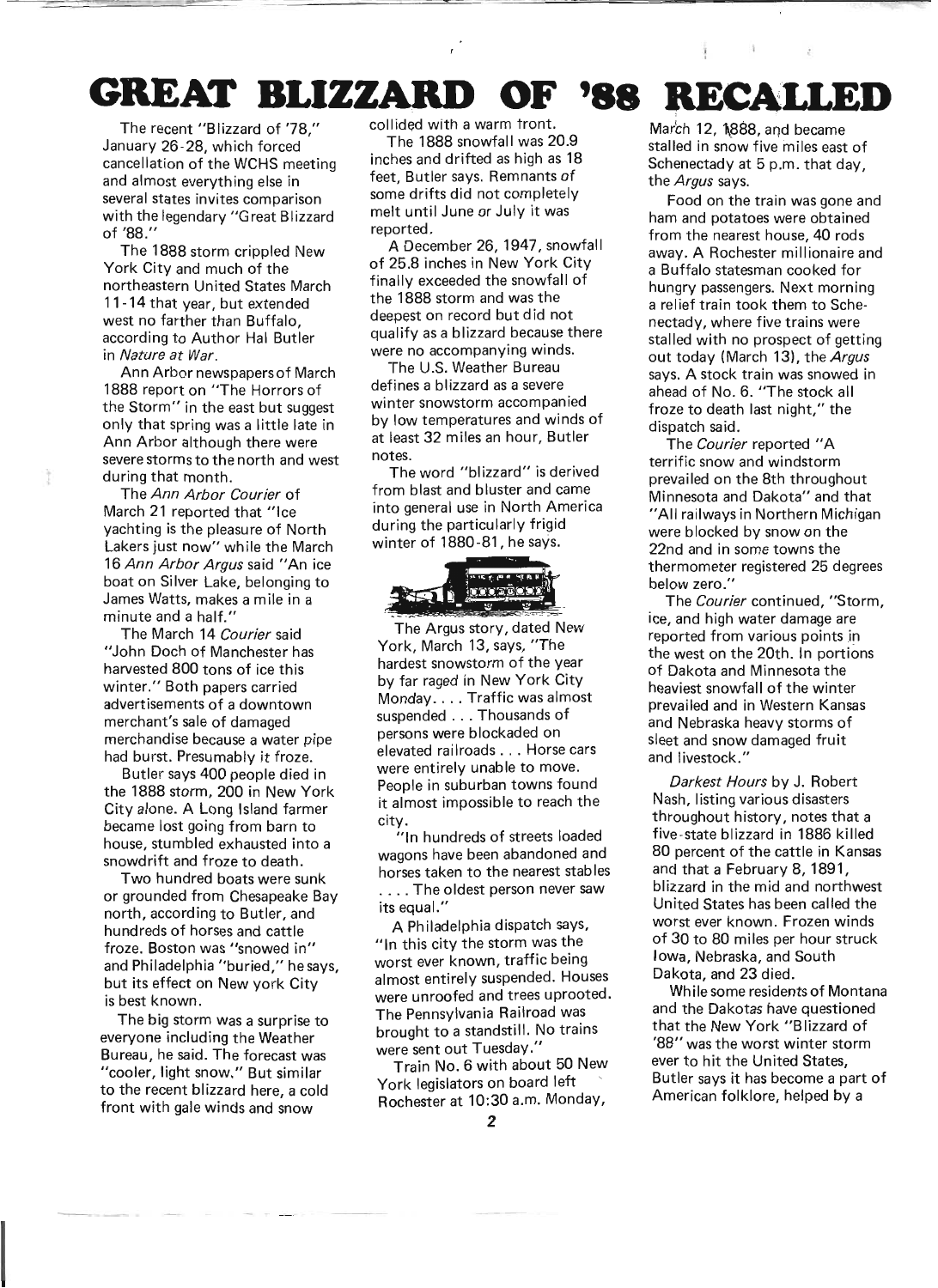club of survivors, "The BI izzard Men of '88" some of whom survived into the 1950's.

At any rate, it probably affected more people. New York was the biggest and most congested metropolis in the country, and one-fourth of the nation's population lived in the northeast part of the U.S., Butler points out.

Here in Ann Arbor and the midwest where there has been some speculation that another ice age is coming, perhaps residents tired of shoveling snow might emulate a couple of New Yorkers of 1888.

Butler relates, "One man finding a fifteen-foot-high drift in front of his house put a sign on the snow pile: THIS SNOW FOR SALE. Another facetiously placed a notice on a snowdrift that said: LOST IN THIS PILE OF SNOW. A VALUABLE DIAMOND. ' FINDER MAY KEEP IT."

The Ann Arbor Courier, March 14,21 and 28, 1888, in Michigan Historical Collections, U-M Bentley Library. The Ann Arbor Argus, March 16 and 23, on microfilm in U-M Graduate Library.



#### THE MILK MAN COMETH

"The Mills Brothers have made a change in their mode of delivering milk which is greatly appreciated by their patrons. Instead of serving milk in the old way, sitting in the wagon and ringing a beil at the doors of their customers while some woman waded out through snow or mud to the milkwagon or by filling a pail suspended from a tree or hitching post and then leave the milk to be drunk by some mischievous boys or to freeze until someone can rescue it, they now deliver it in the houses in clean glass pint or quart bottles, which are air tight." From Ann Arbor Argus, March 23, 1888.

Editor's Note: The Mills brothers were sons of Stephen Mills, the local pioneer builder of adobe houses in Greek Revival style, discussed in the September, 1977, Impressions.

### J. STERLING MORTON, FOUNDER OF ARBOR DAY EXPELLED BY U-M, BECAME AGRICULTURE SECRETARY

Remember "The Case of the III-Gotten Elm" told in the April 1977 Impressions by former Ann Arborite Fred Bishop? Bishop related how a couple of University professors swiped young trees to plant in their own yards. One was observed by the irate owner, a German farmer, who made the tree-napper dig up his newly planted tree and return it to the farmer's woodlot.

Well, not only did some U-M professors take trees; the University earlier expelled the man who later founded Arbor Day twice!

He was J. Sterling Morton who entered the University in 1850. He was later Secretary of Agriculture in the second cabinet of President Grover Cleveland and mentioned as a Democratic nominee for president in the 1890's.

Young Morton was editor and founder of the first U -M student publication, Peninsular Quarterly and University Magazine. A sketch in Michigan and the Cleveland Era suggests that he was "probably not an excellent student" and apparently "concentrated in the field of extracurricular activities."

Late in Morton's senior year, a few weeks before graduation, the U-M Regents dismissed a member of the medical faculty, Dr. J. Adams Allen, a friend and fellow Chi Psi fraternity brother of Morton's. At a citizen protest meeting that evening, Morton, ever

a man ot strong convictions and sharp tongue, spoke on behalf of his friend. Next day he was informed that he was "removed from the privileges of the University."

 $\mathcal{L}$  is

His dismissal so close upon dismissal of a prominent faculty member stirred letters to editors and editorial attacks in Michigan. President Tappan and the faculty hastily reconsidered and reinstated him, but two weeks later reexpelled him and that was final.

After dismissal he worked as a reporter for the Detroit Free Press. He married a Detroiter and the young couple moved to the newly opened territory of Nebraska late in 1854 where he became an important figure. He was soon a member of the legislature and editor of the Nebraska City News among other things.

He started Arbor Day in 1872. By 1892 it was a state holiday in every state but one.

Although he belatedly accepted a bachelor's degree in 1858, he sarcastically declined a U -M honorary degree in the 1890's.

Through the years he "seemed to take special delight in granting favors to not-too-successful Michigan graduates, and then reminding his father of the relative failure of these possessors of Dr. Tappan's diplomas."

Cleveland appointed him to his cabinet even though Morton was his severe critic. Morton had said

## IT'S TIME TO RENEW MEMBERSHIP OR JOIN WCHS

Dues are \$3 per person, \$6 for a couple, for 1978 calendar year. WCHS meets monthly, September through June. Membership includes subscription to The Impressions.

Name:

### Address:

City: State:

Zip Code

Send with check or money order to Mrs. Ethelyn Morton, Secretary, 2708 Brockman Blvd., Ann Arbor, Mich. 48104.